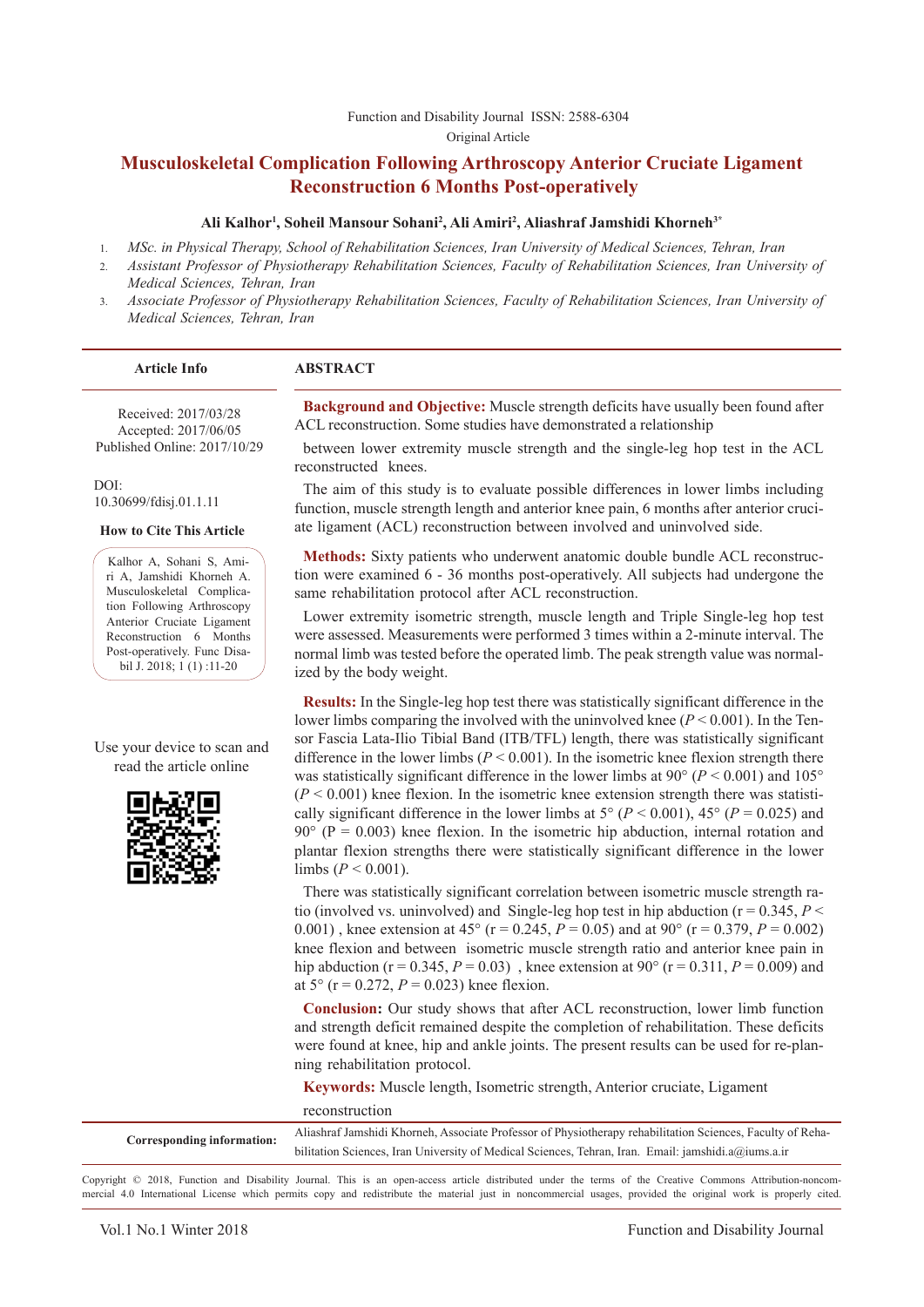## **Introduction**

ACL acts primarily to check extension of the knee, forward movement of the tibia on the femur, and internal rotation of the tibia on the femur (Hertling & Kessler, 2006). ACL rupture is a common injury to the knee joint in sports and recreational activities (Kartus et al., 1999). ACL reconstruction is currently one of the most common surgical procedures in sports medicine and has yielded promising clinical results for patients with ACL injuries (Lewis et al. 2008). However, a substantial number of postoperative complications may occur after ACL reconstruction, including a range of motion (ROM) deficits, quadriceps weakness; hamstring weakness and lower knee function (Kartus et al., 2001; Tsuda et al., 2001; Lautamies et al., 2008; Niki, Matsumoto et al. 2011; Niki, Hakozaki et al., 2012; Nomura, Kuramochi et al., 2015).

Muscle strength deficits have usually been found after ACL reconstruction (Osteras et al., 1998; Anderson et al., 2001; Feller et al., 2001; Ejerhed et al. 2003). Mikkelsen et al. (Mikkelsen et al., 2000) showed that the subjects with good quadriceps strength after ACL reconstruction were able to return to their previous activity earlier and at the same activity level as before injury. Using the semitendinosus (ST) tendon as a graft material is the mainstream method for ACL reconstruction. The advantages of the surgical procedure are that it is less likely to cause anterior knee pain and that it ensures good recovery of thigh muscle strength (Rosenberg & Deffner 1997). Despite tendon harvest, most studies have shown almost full recovery of knee flexion strength compared with the uninjured limb during isokinetic strength testing; however, deficits at high knee flexion angle strength have been confirmed during isometric strength testing (Ohkoshi, Inoue et al., 1998; Tashiro et al., 2003). Because of the differences in morphological structure, the component muscles in the hamstring muscle group have diverse functions; i.e., the semimembranosus (SM) and the long head of the biceps femoris (BF) are mainly responsible for the muscle strength exerted during lower degrees

of knee flexion, and the ST is mainly responsible for the muscle strength exerted during high knee flexion angle (Herzog & Read 1993). Naturally, if the ST is subjected to invasive surgery, deficits in high knee flexion angle may occur.

 A triple single-leg hop test, International Knee Documentation Committee (IKDC) and Kujala scores are methods used to test knee function (Negahban, 2012; Rahimi, 2013). A single-leg hop test is considered to test dynamic muscle co-activation (Sekiya et al., 1998). Some authors have demonstrated a relationship between lower extremity muscle strength and the single-leg hop test in the ACL reconstructed knees (Sachs et al., 1989; Wilk et al., 1994; Sekiya et al., 1998).

A limitation of Isokinetic dynamometry is that they are expensive and cumbersome, which precludes their use as a clinically-feasible device for routine patient assessment. Commonly used devices that measure isometric lower muscle strength include hand-held dynamometers (Mentiplay et al., 2015).

Knee muscles length and isometric force evaluation with Hand-Held Dynamometry after anterior cruciate ligament reconstruction is carried out less.

Our hypothesis was that knee function and muscle strength and length 6-60 months after ACL reconstruction differ between involved and uninvolved side.

## **Material and Methods**

#### **Subjects**

This study was approved by the Ethical Committee of Iran Medical University (process number IR.IUMS.REC1395.9413340002).

Seventy patients (mean age,  $33 \pm 8.13$  years) underwent anatomic double-looped semitendinosus with double looped gracilis (ST-G). ACL reconstruction was examined 6-36 months post-operatively. Post-operatively, all patients underwent the same rehabilitation protocol. Briefly, the knee was immobilized with a brace for 2 weeks, partial weight bearing was allowed at 3 weeks, and full weight bearing was permitted at 4 weeks. Jogging and running were al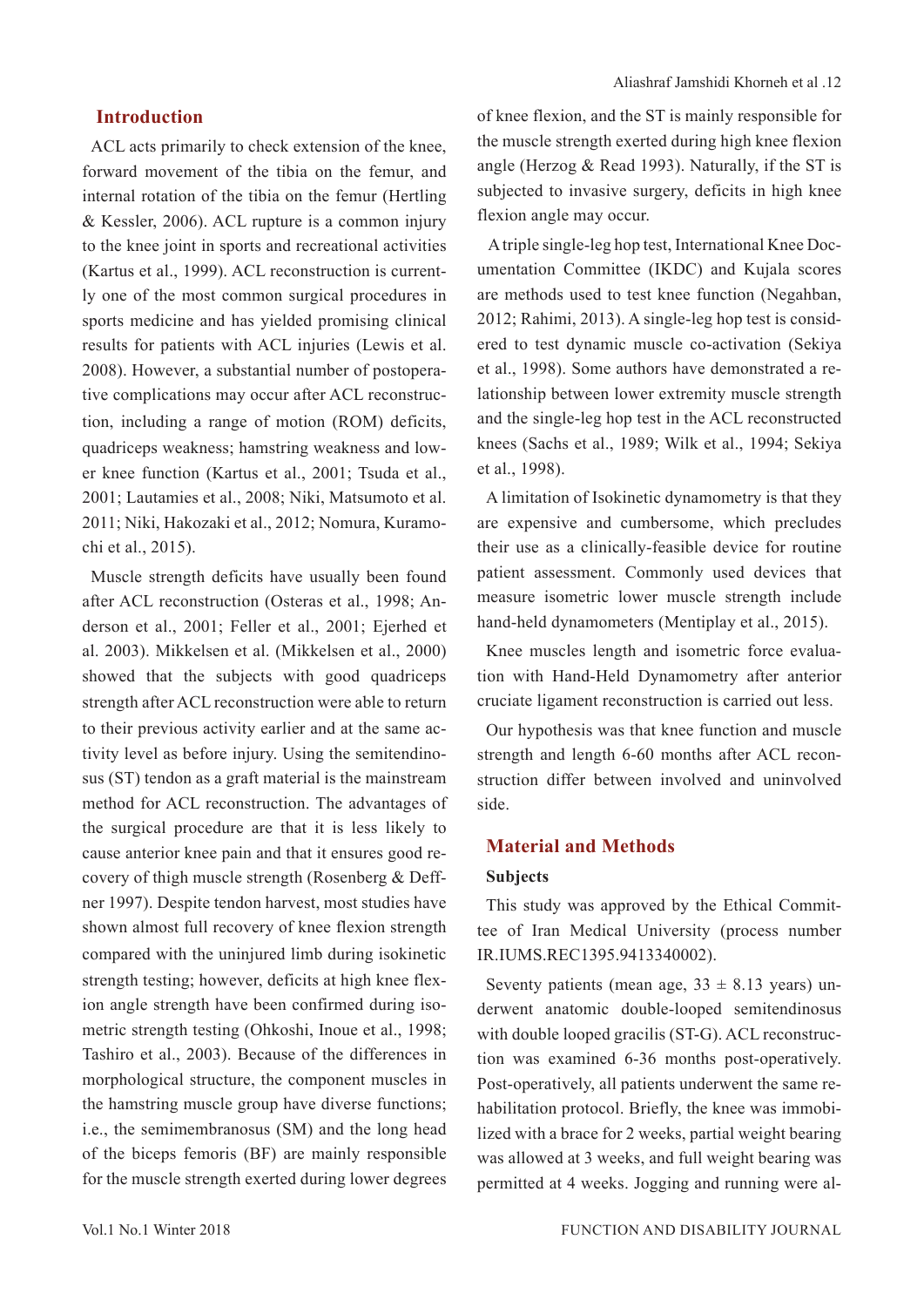lowed at 3–4 months, followed by a return to previous sports activities at 6 months (Brukner and Khan 2012). The mean post-operative time was  $15.70 \pm 10^{-10}$ 9.28 months (range 6-36 months). Exclusion criteria comprised were as follows: previous ligament reconstruction; multiple ligament injuries; bilateral ACL injuries; and anatomic defects and fracture of lower limbs.

## **Clinical Assessments**

Isometric lower limb muscles strength (knee extensors, knee flexors, ankle plantar flexors, hip abductors, hip external rotators, hip internal rotators) was measured using a Hand-Held Dynamometer Jteach Power-Track II HHD (J Tech Medical, Salt Lake City, UT) with Kendall approach (Kendall et al., 2005) and was also used to evaluate muscles length(knee extensors, hamstring, ankle plantar flexors, ITB/TFL band) using a inclinometer (AC-CUD723 Austria) with Kendall approach (Kendall et al., 2005). Before testing, the subjects performed a 5-min warm-up riding on a stationary bicycle. After the subject warmed up and became familiarized with the procedure, measurements were performed 3 times within a 2-min interval. The normal limb was tested before the operated limb. The peak strength value was normalized to the body weight. Quadriceps (knee extension) isometric contraction was performed at 45°, 90°, and 5° of knee flexion(Knezevic et al., 2014) and hamstring (knee flexion) isometric strength was assessed at 45°, 90°, and 105° of knee flexion(Nomura et al., 2015).

A stabilization board similar to that used by Meftahi et al. (Meftahi, 2011) was constructed. This apparatus was designed to ensure that the hip position would be fixed during the measurement and that it returned to the same point for each measurement.

A triple single-leg hop test, IKDC and Kujala scores were used to assess knee function. The single-leg hop test was performed hopping forward, hands behind the back, as far as possible landing on the same leg. After one practice hop, subjects started with the uninjured extremity. Three trials were recorded and averaged. Then the same procedure was repeated

with the injured extremity. The distance hopped was recorded.

## **Assessment of Anterior Knee Pain**

The criteria used for the diagnosis of anterior knee pain were based on a level of at least 2cm on a visual analog scale (VAS) and a positive answer of at least 2 items of the Kujala questionnaire.

#### **Data Analyses**

The differences between the means of isometric muscle strength on the injured versus uninjured extremities were determined using paired samples t test. Relationships between categorical variables were determined by the Pearson Chi square-test and between continuous-type variables by the Pearson product moment correlation coefficient. Statistical significance was set at the  $P=0.05$  level (two-sided). The statistical analyses were performed with SPSS statistical software package (SPSS, Version 16.0, SPSS Inc., USA).

## **Results**

Average IKDC&Kujala subjective scores and Patient characteristics are shown in detail in Table 1.

Patient incidences of anterior knee pain, 41.4 % showed symptoms (fig.1)

8.6% patients showed flexion & extension ROM limitation (fig.2)

## **Single-Leg Hop**

In the single-leg hop test there was a statistical difference  $(P < 0.01)$  between the involved vs. uninvolved extremity (Table 2).

## **Muscle Length Testing**

The lower limb muscle length in the operated limb was not significantly lower than that in the normal limb; however, the difference was significant at ITB/ TFL  $(P = 0.001)$  (Table 3).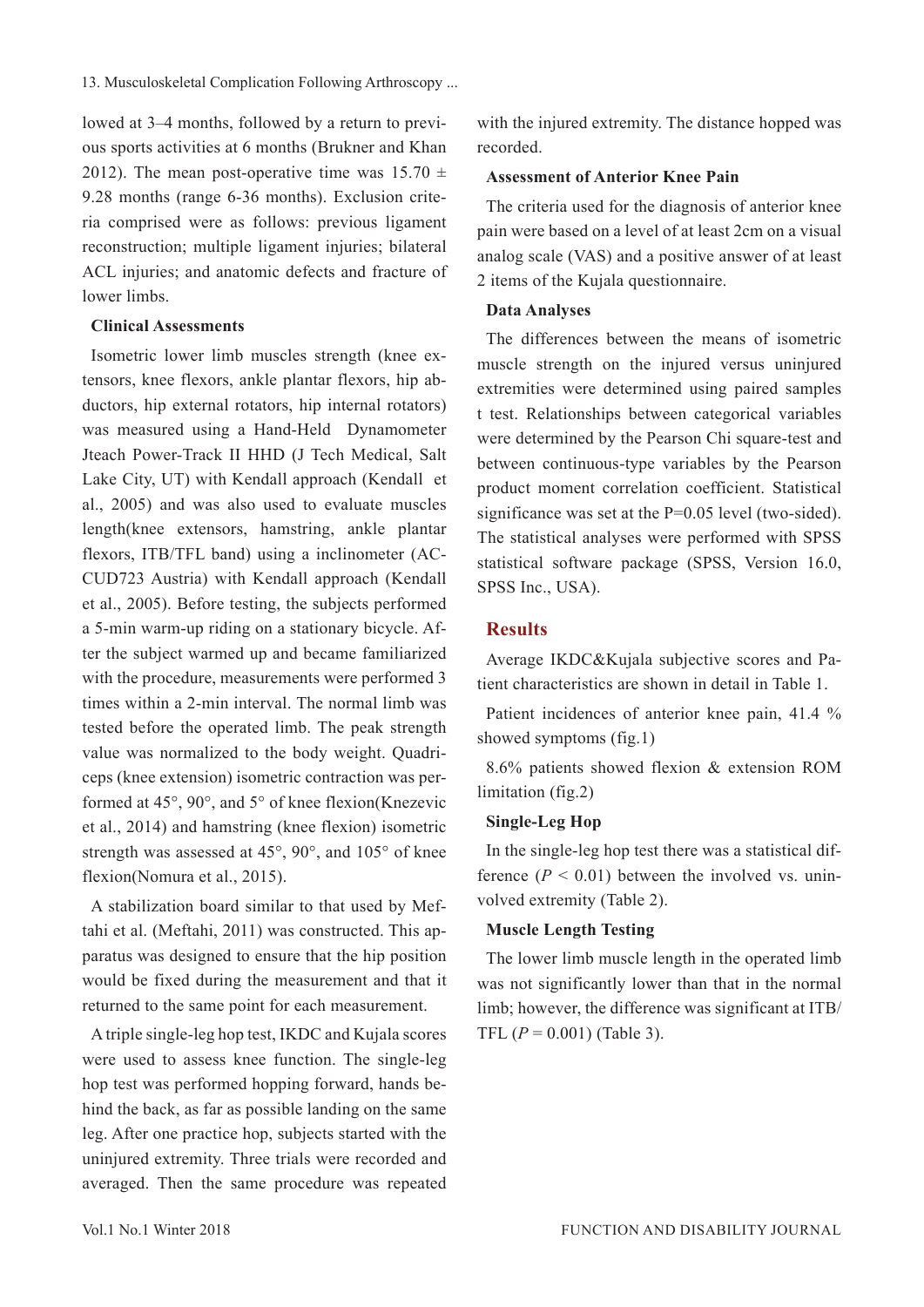#### Aliashraf Jamshidi Khorneh et al .14

#### *Table 1. Demographic characteristics of the study*

| <b>Variable</b>                                            | Min   | <b>MAX</b> | N  | $Mean \pm SD$     |
|------------------------------------------------------------|-------|------------|----|-------------------|
| Involved limb IKDC score                                   | 44.82 | 100        | 60 | $71.09 \pm 15.1$  |
| Involved limb Kujala score                                 | 38    | 100        | 60 | $79.23 \pm 11.88$ |
| Age(years)                                                 | 19    | 50         | 60 | $33 \pm 8.13$     |
| BMI $\left(\frac{kg}{m^2}\right)$                          | 18.33 | 29.98      | 60 | $25.75 \pm 3.04$  |
| The time between the injury and the reconstruction (month) | 6     | 36         | 60 | $15.70 \pm 9.28$  |





*Fig1. incidences of anterior knee pain Fig 2. incidences of flexion & extension ROM limitation*

|  | Table 2. involved limb versus uninvolved limb single-leg hop test |  |  |  |  |  |  |
|--|-------------------------------------------------------------------|--|--|--|--|--|--|
|--|-------------------------------------------------------------------|--|--|--|--|--|--|

| single-leg hop test $(CM)$ | $Mean \pm SD$       |       | P-value  |
|----------------------------|---------------------|-------|----------|
| Involved limb              | $79.92 \pm 29.83$   | 9.026 | $0.000*$ |
| Uninvolved limb            | $100.90 \pm 23.096$ |       |          |
| .                          |                     |       |          |

*\* Statistical difference between involved and uninvolved knee*

*Table 3. involved limb versus uninvolved limb muscle length*

| <b>Muscle</b>        | Limb            | $Mean \pm SD$              |       | P-value  |
|----------------------|-----------------|----------------------------|-------|----------|
|                      | Uninvolved limb | $77.33 \pm 12.48$          |       | 0.48     |
| Hamstring            | Involved limb   | 0.707<br>$76.77 \pm 13.97$ |       |          |
|                      | Uninvolved limb | $134.698 \pm 11.59$        | 0.511 | 0.61     |
| Quadriceps           | Involved limb   | $134.176 \pm 11.40$        |       |          |
|                      | Uninvolved limb | $24.748 \pm 7.18$<br>1.853 |       | 0.71     |
| Ankle plantar flexor | Involved limb   | $23.573 \pm 7.11$          |       |          |
| ITB/TFL band         | Uninvolved limb | $13.67 \pm 6.955$          |       | $0.001*$ |
|                      | Involved limb   | $9.893 \pm 4.32$           | 3.568 |          |
|                      |                 |                            |       |          |

*\* Statistical difference between involved and uninvolved knee*

## **Muscle Strength Testing**

The isometric lower limb muscle strength in the operated limb was significantly lower than that in the normal limb Hip abductor  $(P < 0.001)$ , Hip internal rotator ( $P = 0.001$ ), Ankle plantar flexor ( $P < 0.001$ ), respectively; however, the difference was not significant at hip external rotator (Table 4).

The isometric knee flexion strength in the operated limb was significantly lower than that in the normal limb at 90° (*P* < 0.001), and 105° (*P* < 0.001), respectively; however, the difference was not significant at 45° (Table 5).

The isometric knee extension strength in the operated limb was significantly lower than that in the normal limb at 90° ( $P = 0.003$ ), 45° ( $P = 0.025$ ), and 5°  $(P < 0.001)$  respectively (Table 6).

We found a significant correlation between anterior knee pain and the single-leg hop test ( $r = 0.429$ ,  $P <$ 0.001), hip abductor strength ( $r = 0.345$ ,  $P = 0.03$ ), knee extensor at  $5^\circ$  knee flexion knee ( $r = 0.272$ , *P*  $= 0.023$ ), extensor at 90 $^{\circ}$  knee flexion (r = 0.311, *P*  $= 0.009$ .

There was a significant correlation between the single-leg hop test and hip abductor strength ( $r = 0.474$ ,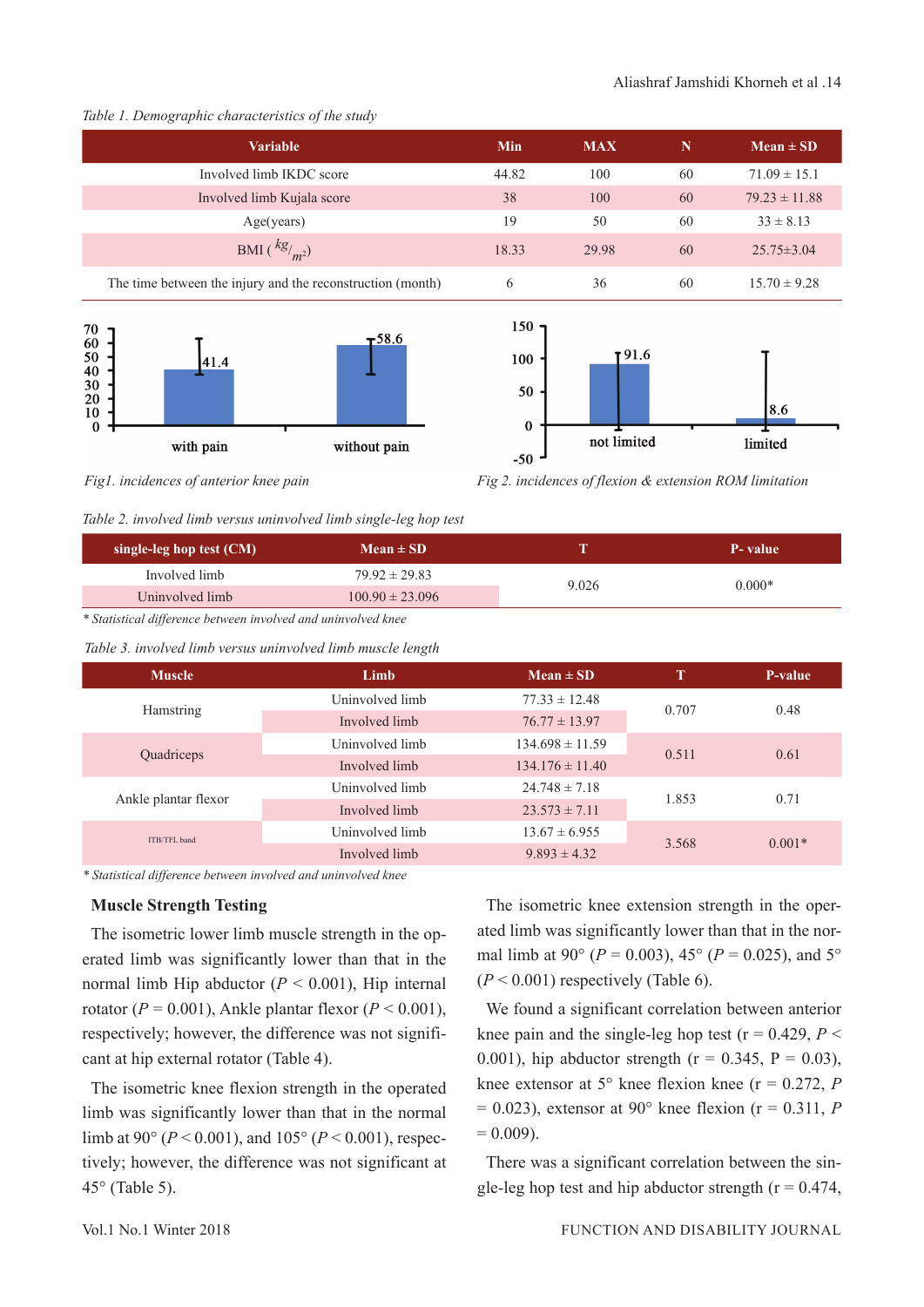15. Musculoskeletal Complication Following Arthroscopy ...

 $P < 0.001$ ), knee extensor at 45° knee flexion (r = 0.245,  $P = 0.05$ ), knee extensor at 90° knee flexion (r  $= 0.379$ ,  $P = 0.002$ ), knee flexor at 45° knee flexion (r  $= 0.298, P = 0.016$ .

There was a significant correlation between IKDC questionnaire and hip abductor strength ( $r = 0.327$ ,  $P = 0.006$ , hip internal rotator (r = 0.235,  $P =$ 0.05), knee extensor at 90 $^{\circ}$  knee flexion (r = 0.307, *Table 4. Involved limb versus uninvolved limb muscle strength*

#### $P = 0.01$ .

There was a significant correlation between Kujala questionnaire and hip abductor strength ( $r = 0.438$ ,  $P < 0.001$ ), ITB/TFL length ( $r = 0.259$ ,  $P = 0.03$ ), knee extensor at 5° knee flexion ( $r = 0.285$ ,  $P =$ 0.017), knee extensor at 90 $^{\circ}$  knee flexion (r = 0.237,  $P = 0.048$ .

| <b>Muscle</b>        | limb                              | $Mean \pm SD$            | т      | P-value  |
|----------------------|-----------------------------------|--------------------------|--------|----------|
| Hip abductor         | Uninvolved limb                   | $0.207 \pm 0.04$         | 40.024 | $0.000*$ |
|                      | Involved limb                     | $0.0698 \pm 0.01$        |        |          |
| Hip internal rotator | Uninvolved limb                   | $0.175 \pm 0.05$         | 3.448  | $0.001*$ |
|                      | Involved limb<br>$0.156 \pm 0.05$ |                          |        |          |
|                      | Uninvolved limb                   | $0.119 \pm 0.03$         |        |          |
| Hip external rotator | Involved limb                     | 1.83<br>$0.111 \pm 0.03$ |        | 0.07     |
| Ankle plantar flexor | Uninvolved limb                   | $0.43 \pm 0.1$           | 3.906  | $0.000*$ |
|                      | Involved limb                     | $0.402 \pm 0.09$         |        |          |

*\* Statistical difference between involved and uninvolved knee*

*Table 5. Involved limb versus uninvolved limb flexor muscle strength at 45°, 90° and 105°*

| Angle        | limb            | $Mean \pm SD$    | T      | P-value  |
|--------------|-----------------|------------------|--------|----------|
| $45^{\circ}$ | Uninvolved limb | $0.20 \pm 0.068$ | 1.954  | 0.055    |
|              | Involved limb   | $0.17 \pm 0.135$ |        |          |
| $90^{\circ}$ | Uninvolved limb | $0.14 \pm 0.049$ | 10.430 | $0.000*$ |
|              | Involved limb   | $0.09 \pm 0.040$ |        |          |
| $105^\circ$  | Uninvolved limb | $0.07 \pm 0.038$ | 9.445  | $0.000*$ |
|              | Involved limb   | $0.04 \pm 0.027$ |        |          |

*\* Statistical difference between involved and uninvolved knee*

*Table 6. involved limb versus uninvolved limb extensor muscle strength at 45°, 90° and 5°*

| Angle        | limb            | $Mean \pm SD$     | т     | P-value  |
|--------------|-----------------|-------------------|-------|----------|
| $5^\circ$    | Uninvolved limb | $0.179 \pm 0.045$ | 3.741 | $0.000*$ |
|              | Involved limb   | $0.167 \pm 0.044$ |       |          |
| $45^{\circ}$ | Uninvolved limb | $0.31 \pm 0.063$  | 2.293 | $0.025*$ |
|              | Involved limb   | $0.29 \pm 0.079$  |       |          |
| $90^\circ$   | Uninvolved limb | $0.44 \pm 0.091$  |       |          |
|              | Involved limb   | $0.41 \pm 0.112$  | 3.028 | $0.003*$ |

*\* Statistical difference between involved and uninvolved knee*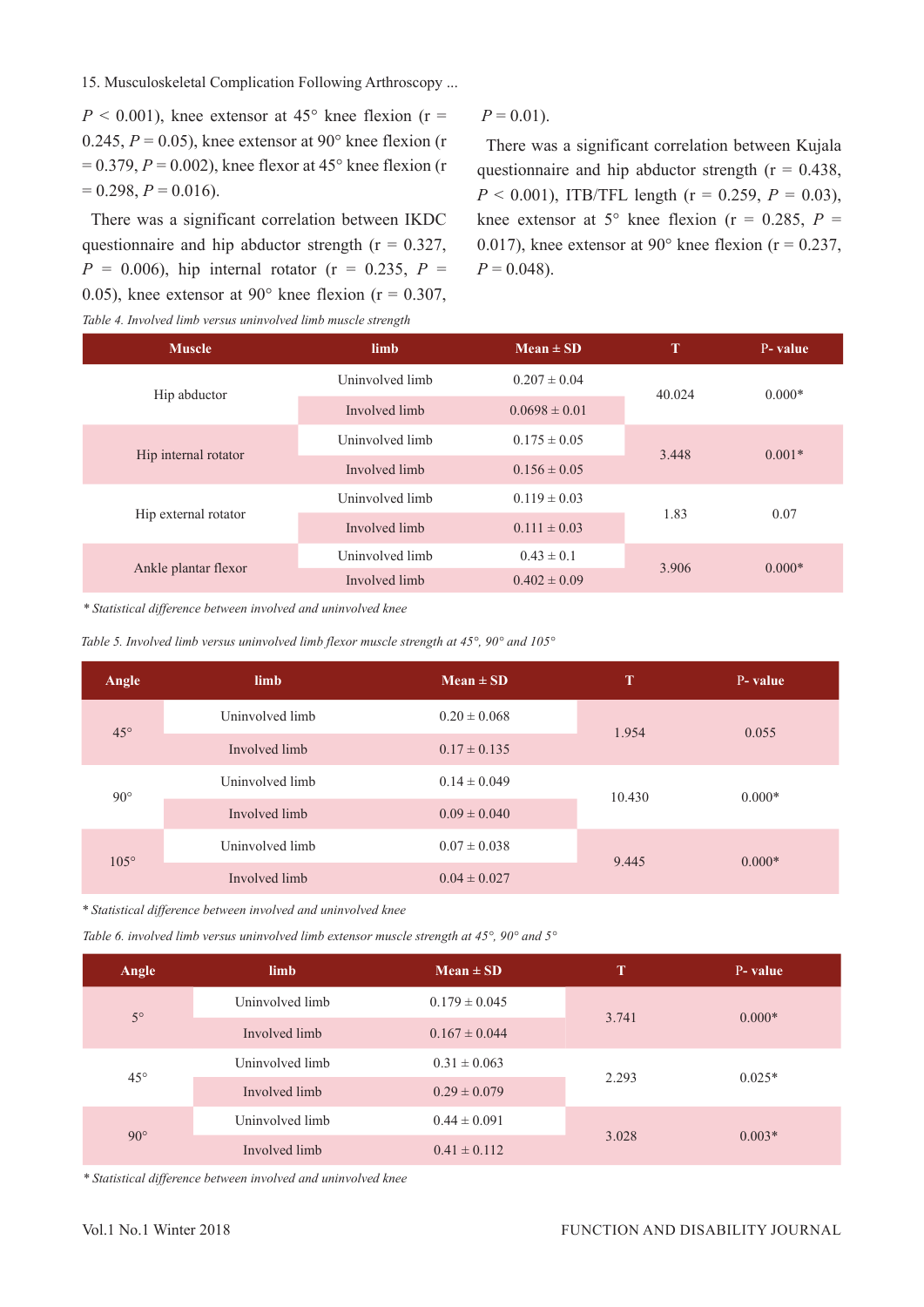## **Discussion**

According to our results, even 6 months after ACL reconstruction, lower limb function and strength deficit remained despite the completion of rehabilitation. These deficits were found at knee, hip and ankle joints. After the ACL reconstruction, the subjects had weaker quadriceps muscle strength at a 5°, 45°, and 90° knee flexion in the involved extremity compared with the uninvolved one. These results were similar to the studies of Feller et al. (Feller et al., 2001). An isometric knee flexion torque allowed for a recovery at 45° knee joint flexion but showed a significant decrease at a 90°, or 105° in knee joint flexion. Like the findings reported by Tashiro et al. (Tashiro et al. , 2003), Tashiro et al. suggest that deficits at higher degrees of knee flexion torque occurred after ST tendon resection. They argued that this was due to muscle atrophy in type II fast fibers after disuse of the knee. Snyder- Mackler et al. (Snyder-Mackler et al., 1994) demonstrated that a subject with an ACL reconstructed knee may regain full capacity of the quadriceps only if the reconstruction is performed before irreversible atrophy occurs.

This study shows the isometric strength of all evaluated muscles except hip external rotator and knee flexor at 105° knee flexion, in a comparison between involved extremities and the uninvolved ones; which demonstrated statistically significant difference. There was also significant correlation between lower limb function and hip abductor, knee extensor, hip internal rotator, and then knee flexor muscles.

The results indicate that the ITB/TFL band was significantly shorter in involved extremity compared with the uninvolved one; this difference was classed as large and indicated markedly lower flexibility. It has been argued that reduced flexibility in the ITB/ TFL band is clinically relevant, as it can elicit knee flexion as more than normal during activities, which can produce increased patellofemoral joint reaction forces.

In this study, there was a statistically significant difference between the involved extremity compared with the uninvolved one regarding the single-leg hop

ratio. Sachs et al. (Sachs et al., 1989), Sekiya et al. (Sekiya et al., 1998) and Wilk et al. (Wilk et al., 1994) demonstrated a relationship between lower extremity muscle strength and the single-leg hop test in patients with an ACL reconstruction. These studies support the results of this paper. Also in this study, the subjects with the best single-leg hop ratio had the highest isometric hip abduction strength ratio.

The current study also indicated that the incidence of anterior knee symptoms was 41.4 %, and statistically, it had a relationship with lower limb function and then isometric hip abduction strength ratio. In previous reports, incidences of anterior knee symptoms after ACL reconstruction with HT grafts were 2.5–32.2 % (Mohtadi et al., 2011). A possible explanation for this discrepancy is evident owing to different assessment methods. With no agreement on exact diagnostic criteria, investigators have diagnosed anterior knee symptoms with their own methods (Tsuda et al., 2001; Niki et al., 2011) or systems such as the IKDC score (Aglietti et al., 1993), patellofemoral pain score (Eriksson et al., 2001) or Kujala patellofemoral score (the Anterior Knee Pain Scale) (Ibrahim et al., 2005). Among these, we selected the Anterior Knee Pain Scale and VAS. We also assessed symptoms at 6 months post-operatively, while most other studies were performed at least 2 years after the ACL reconstruction (Mohtadi et al., 2011). Niki et al. (Niki Hakozaki et al., 2012) recently reported that the prevalence of anterior knee pain was 42.0 % 3 months post-operatively, falling to 11.1 %after 2 years. These issues make it difficult to compare our incidence of anterior knee pain.

#### **Limitations**

The present study has some limitations. First, the relatively small sample size and short duration of follow-up might obscure precise long-term clinical outcomes. Second, not all of the study subjects were randomized. However, the groups in this test were comparable with respect to age, gender, preinjury and preoperative activity level and time from injury to operation. Third, the lack of data on tibia rotator muscle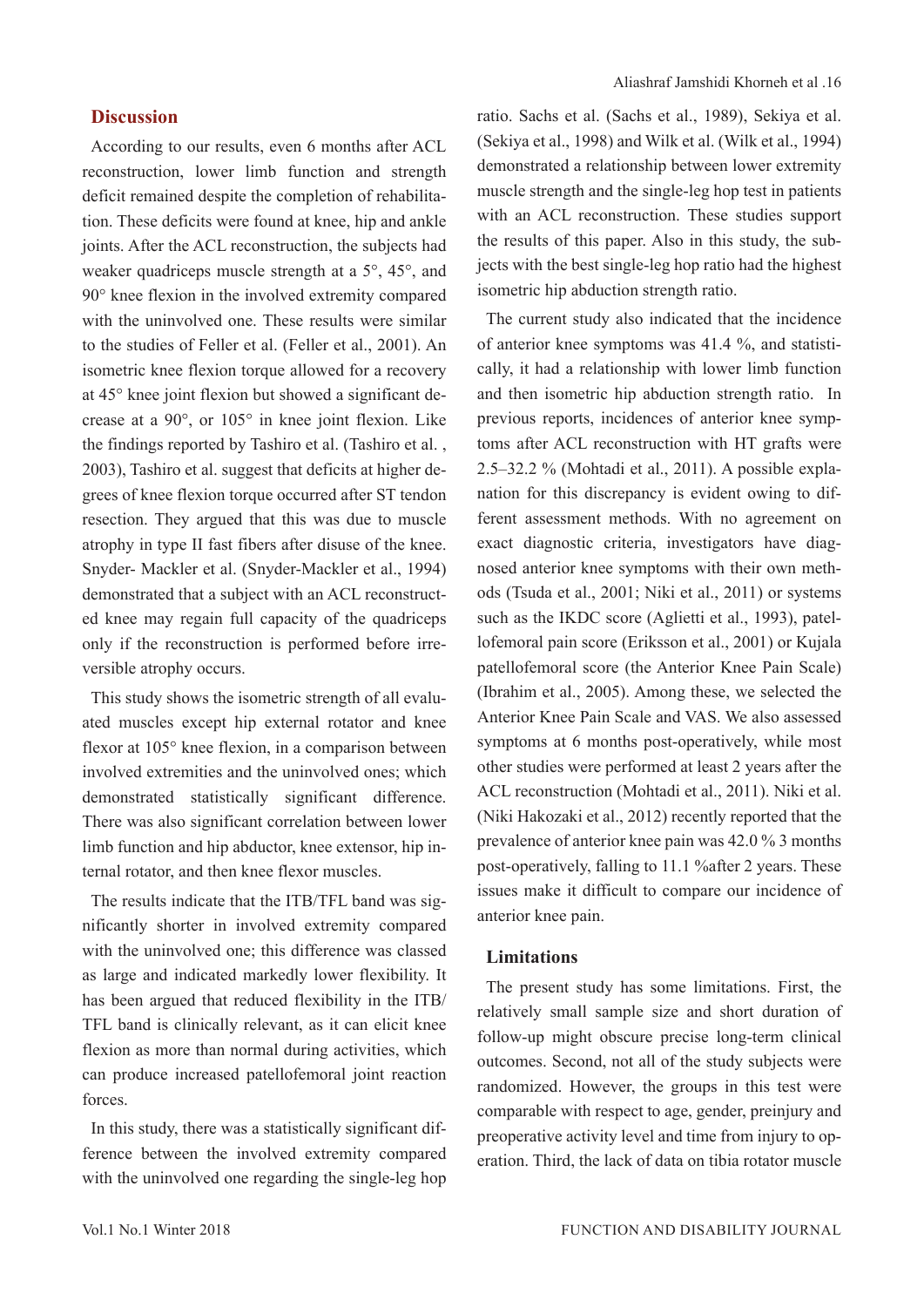17. Musculoskeletal Complication Following Arthroscopy ...

strength was one of the drawbacks of this study.

## **Conclusion**

It is recommended to consider functional training, strengthening lower limb muscles especially hip abductor muscle and ITB/TFL band stretching in rehabilitation protocol of these patients.

## **References**

Aglietti, P., Buzzi, R., D'andria, S., & Zaccherotti, G. (1993). Patellofemoral problems after intraarticular anterior cruciate liga-ment reconstruction. Clinical orthopaedics and related research(288), 195-204.

Anderson, A. F., R. B. Snyder and A. B. Lipscomb, Jr. (2001). Anterior cruciate ligament reconstruction. A prospective random-ized study of three surgical methods. Am J Sports Med 29(3): 272-279.

Brukner, P. and K. Khan (2012). Clinical Sports Medicine. Australia by McGraw-Hill, Fiona Richardson.

Ejerhed, L., J. Kartus, N. Sernert, K. Kohler and J. Karlsson (2003). Patellar tendon or semitendinosus tendon autografts for ante-rior cruciate ligament reconstruction? A prospective randomized study with a two-year follow-up. Am J Sports Med 31(1): 19-25.

Eriksson, K., P. Anderberg, P. Hamberg, A. C. Lofgren, M. Bredenberg, I. Westman and T. Wredmark (2001). A comparison of quadruple semitendinosus and patellar tendon grafts in reconstruction of the anterior cruciate ligament. J Bone Joint Surg Br 83(3): 348-354.

Feller, J. A., K. E. Webster and B. Gavin (2001). Early post-operative morbidity following anterior cruciate ligament reconstruc-tion: patellar tendon versus hamstring graft. Knee Surg Sports Traumatol Arthrosc 9(5): 260- 266.

Hertling, D. and R. Kessler (2006). Management of Common Musculoskeletal Disorders. Philadelphia: Lippincott Williams & Wilkins.

Herzog, W. and L. J. Read (1993). Lines of action and moment arms of the major force-carrying structures crossing the human knee joint. J Anat 182 ( Pt 2): 213-230.

Ibrahim, S. A., I. M. Al-Kussary, A. R. Al-Misfer, H.

**Acknowledgments**

We are grateful to all participants for their co-operation throughout this study. This study was supported IUMS fund.

## **Conflict of Interest**

Authors declared no conflict of interest.

Q. Al-Mutairi, S. A. Ghafar and T. A. El Noor (2005). Clinical evaluation of arthroscopically assisted anterior cruciate ligament reconstruction: patellar tendon versus gracilis and semitendinosus autograft. Arthroscopy 21(4): 412-417.

Kartus, J., L. Magnusson, S. Stener, S. Brandsson, B. I. Eriksson and J. Karlsson (1999). Complications following arthroscopic anterior cruciate ligament reconstruction. A 2-5-year follow-up of 604 patients with special emphasis on anterior knee pain. Knee Surg Sports Traumatol Arthrosc 7(1): 2-8.

Kartus, J., T. Movin and J. Karlsson (2001). Donor-site morbidity and anterior knee problems after anterior cruciate ligament re-construction using autografts. Arthroscopy 17(9): 971-980.

Kendall, F., E. McCreary, P. Provance, M. Rodgers and W. Romani (2005). Muscles: Testing and Function, with Posture and Pain. Baltimore: Lippincott Williams&Wilkins.

Knezevic, O. M., D. M. Mirkov, M. Kadija, D. Milovanovic and S. Jaric (2014). Evaluation of isokinetic and isometric strength measures for monitoring muscle function recovery after anterior cruciate ligament reconstruction. J Strength Cond Res 28(6):1722-1731.

Lautamies, R., A. Harilainen, J. Kettunen, J. Sandelin and U. M. Kujala (2008). Isokinetic quadriceps and hamstring muscle strength and knee function 5 years after anterior cruciate ligament reconstruction: comparison between bone-patellar tendon-bone and hamstring tendon autografts. Knee Surg Sports Traumatol Arthrosc 16(11): 1009-1016.

Lewis, P. B., A. D. Parameswaran, J. P. Rue and B. R. Bach, Jr. (2008). Systematic review of single-bundle anterior cruciate lig-ament reconstruction outcomes: a base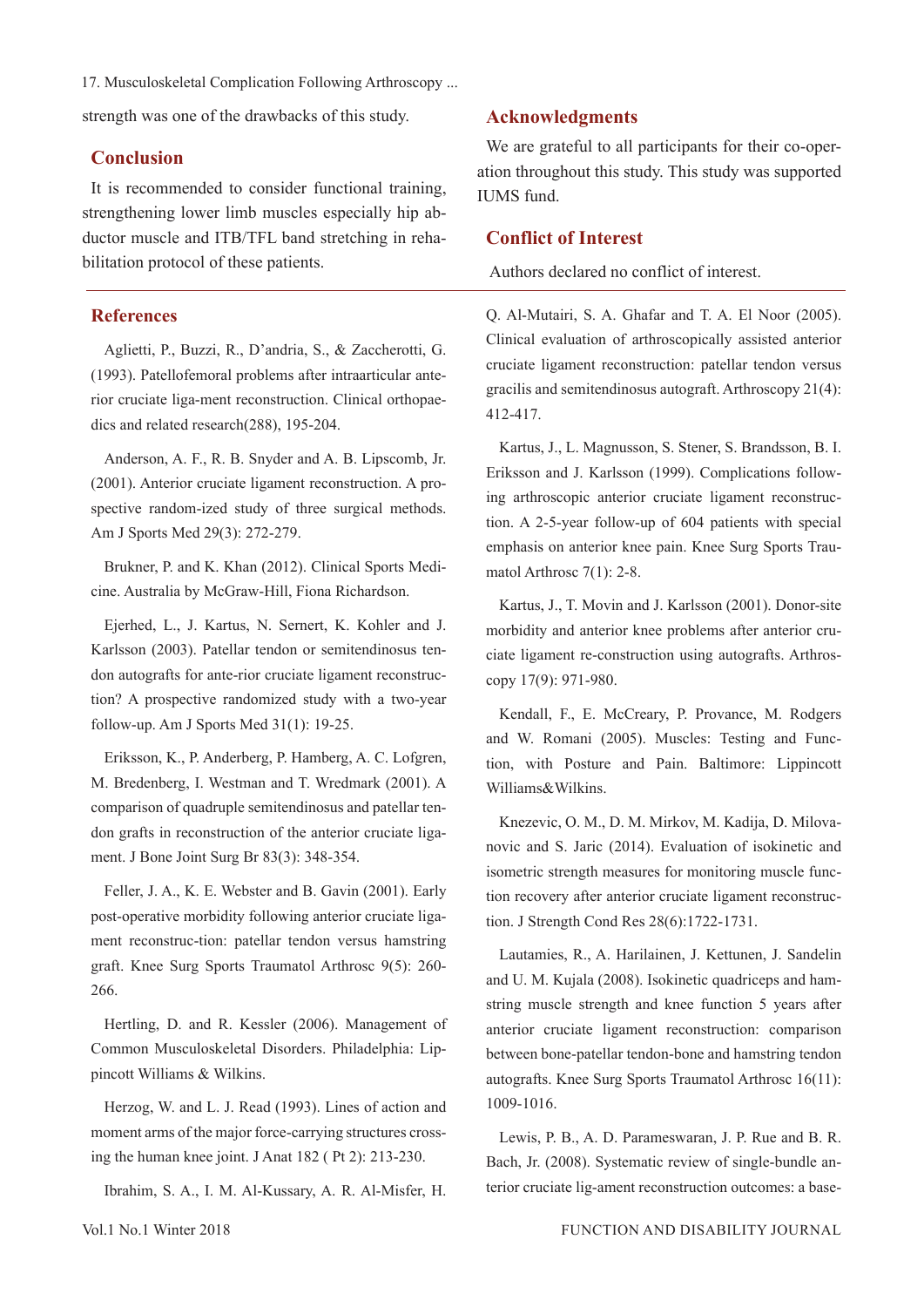line assessment for consideration of double-bundle techniques. Am J Sports Med 36(10): 2028-2036.

Meftahi N, S. Z. J., Marofi N,Sanjary M,Jafari H (2011). Comparison of the test-retest reliability of hip strength measurements using dynamometer fixed by hand versus fixed to a stable frame in female athletes. JCR 1(5): 19-25.

Mentiplay, B. F., L. G. Perraton, K. J. Bower, B. Adair, Y. H. Pua, G. P. Williams, R. McGaw and R. A. Clark (2015). Assessment of Lower Limb Muscle Strength and Power Using Hand-Held and Fixed Dynamometry: A Reliability and Validity Study. PLoS One 10(10): e0140822.

Mikkelsen, C., S. Werner and E. Eriksson (2000). Closed kinetic chain alone compared to combined open and closed kinetic chain exercises for quadriceps strengthening after anterior cruciate ligament reconstruction with respect to return to sports: a prospective matched followup study. Knee Surg Sports Traumatol Arthrosc 8(6): 337- 342.

Mohtadi, N. G., D. S. Chan, K. N. Dainty and D. B. Whelan (2011). Patellar tendon versus hamstring tendon autograft for ante-rior cruciate ligament rupture in adults. Cochrane Database Syst Rev(9): Cd005960.

Negahban H, Pouretezad M,Shaterzadeh Yazdi MJ,Mansour Sohani S,Mazaheri M,Salavati M,Aryan N,Salehi R. (2012). Per-sian translation and validation of the Kujala Patellofemoral Scale inpatients with patellofemoral pain syndrome. Disability & Rehabilitation:1-5.

Niki, Y., A. Hakozaki, W. Iwamoto, H. Kanagawa, H. Matsumoto, Y. Toyama and Y. Suda (2012). Factors affecting anterior knee pain following anatomic doublebundle anterior cruciate ligament reconstruction. Knee Surg Sports Traumatol Arthrosc 20(8): 1543-1549.

Niki, Y., H. Matsumoto, A. Hakozaki, H. Kanagawa, Y. Toyama and Y. Suda (2011). Anatomic double-bundle anterior cruci-ate ligament reconstruction using bone-patellar tendon-bone and gracilis tendon graft: a comparative study with 2-year follow-up results of semitendinosus tendon grafts alone or semitendinosus-gracilis tendon grafts. Arthroscopy 27(9): 1242-1251.

Nomura, Y., R. Kuramochi and T. Fukubayashi (2015).

Evaluation of hamstring muscle strength and morphology after anterior cruciate ligament reconstruction. Scand J Med Sci Sports 25(3): 301-307.

Ohkoshi, Y., C. Inoue, S. Yamane, T. Hashimoto and R. Ishida (1998). Changes in muscle strength properties caused by har-vesting of autogenous semitendinosus tendon for reconstruction of contralateral anterior cruciate ligament. Arthroscopy 14(6): 580-584.

Osteras, H., L. B. Augestad and S. Tondel (1998). Isokinetic muscle strength after anterior cruciate ligament reconstruction. Scand J Med Sci Sports 8(5 Pt 1): 279-282.

Rahimi A, N. A., Sohani S.M (2013). The Validity and Reliability of the Persian Version of the International Knee Documenta-tion Committee (IKDC) Questionnaire in Iranian Patients After ACL and Meniscal Surgeries. Archives of Rehabilitation 14(2): 116.

Rosenberg, T. D. and K. T. Deffner (1997). ACL reconstruction: semitendinosus tendon is the graft of choice. Orthopedics 20(5): 396, 398.

Sachs, R. A., D. M. Daniel, M. L. Stone and R. F. Garfein (1989). Patellofemoral problems after anterior cruciate ligament recon-struction. Am J Sports Med 17(6): 760-765.

Sekiya, I., T. Muneta, T. Ogiuchi, K. Yagishita and H. Yamamoto (1998). Significance of the single-legged hop test to the ante-rior cruciate ligament-reconstructed knee in relation to muscle strength and anterior laxity. Am J Sports Med 26(3): 384-388.

Snyder-Mackler, L., P. F. De Luca, P. R. Williams, M. E. Eastlack and A. R. Bartolozzi, 3rd (1994). Reflex inhibition of the quad-riceps femoris muscle after injury or reconstruction of the anterior cruciate ligament. J Bone Joint Surg Am 76(4): 555-560.

Tashiro, T., H. Kurosawa, A. Kawakami, A. Hikita and N. Fukui (2003). Influence of medial hamstring tendon harvest on knee flexor strength after anterior cruciate ligament reconstruction. A detailed evaluation with comparison of single- and double-tendon harvest. Am J Sports Med 31(4): 522-529.

Tsuda, E., Y. Okamura, Y. Ishibashi, H. Otsuka and S. Toh (2001). Techniques for reducing anterior knee symp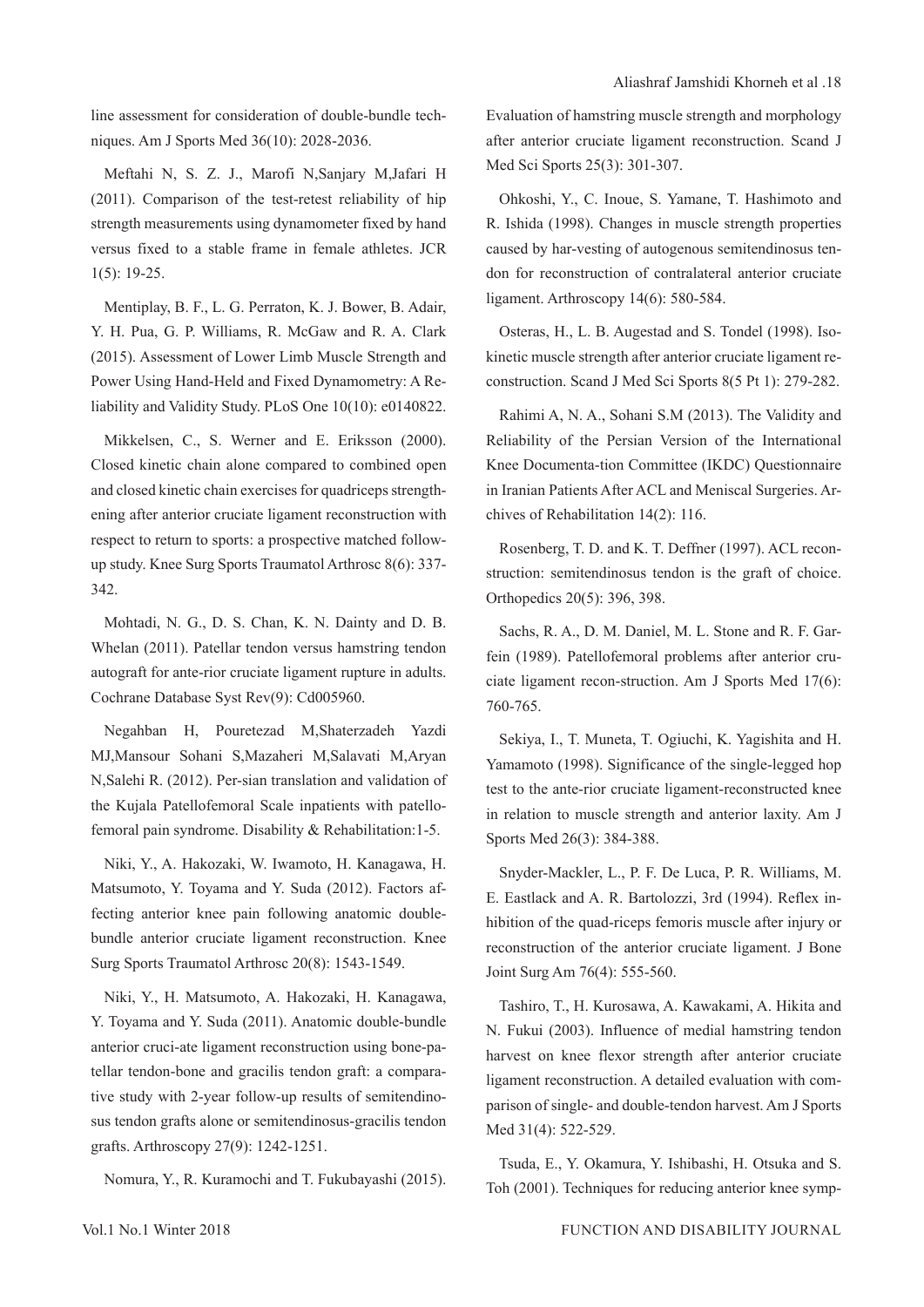19. Musculoskeletal Complication Following Arthroscopy ...

toms after ante-rior cruciate ligament reconstruction using a bone-patellar tendon-bone autograft. Am J Sports Med 29(4): 450-456.

Wilk, K. E., W. T. Romaniello, S. M. Soscia, C. A. Ar-

rigo and J. R. Andrews (1994). The relationship between subjective knee scores, isokinetic testing, and functional testing in the ACL-reconstructed knee. J Orthop Sports Phys Ther 20(2): 60-73.